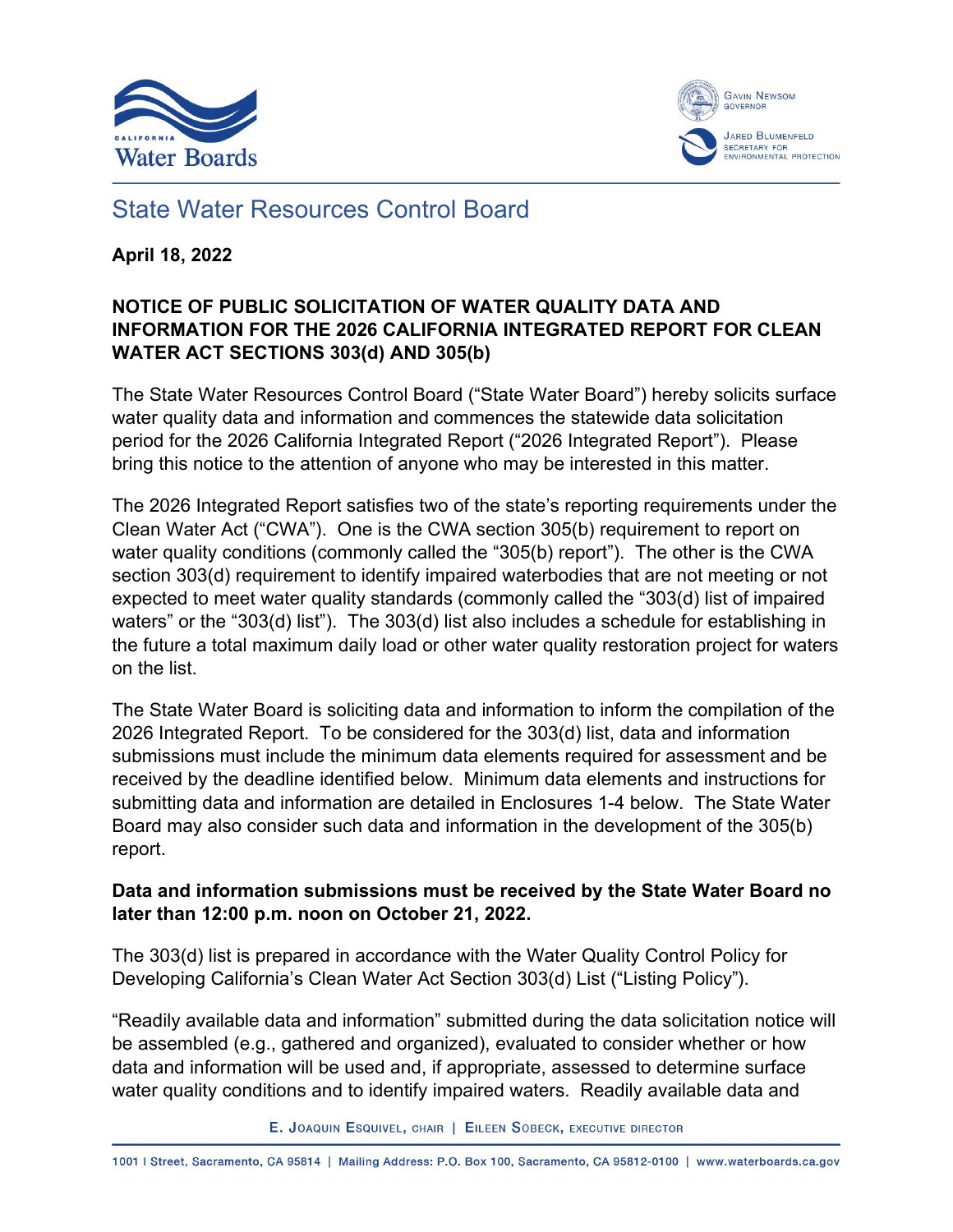information is defined as data and information successfully submitted to the State Water Board via the California Environmental Data Exchange Network ("CEDEN"), except as otherwise noted in this notice, by the time and date identified above.

The 2026 Integrated Report will continue the rotating basin approach used in previous listing cycles. For the 2026 listing cycle, the State Water Board is administering the 303(d) listing process for the below-identified waterbodies in the following "on-cycle" regions:

- · Waterbodies in the region of the North Coast Regional Water Quality Control Board
- · Waterbodies in the region of the Lahontan Regional Water Quality Control Board
- · Waterbodies in the region of the Colorado River Basin Regional Water Quality Control Board

For the 2026 listing cycle, the State Water Board is also administering the 303(d) listing process for the below-identified waterbodies in the following "off-cycle" regions:

• Waterbodies within the San Joaquin River sub-area of the Central Valley Regional Water Quality Control Board, which is defined as the San Joaquin River watershed and includes the mainstem of the San Joaquin River upstream of the legal boundary of the Sacramento-San Joaquin Delta and all surface waters tributary to the mainstem.

This solicitation notice specifically requests the submission of all readily available data and information for waterbodies listed above.

The State Water Board and Regional Water Quality Control Boards (collectively the "Water Boards") also encourage continuous submittal of data and information for any surface waterbody in California because the Water Boards may conduct listing or delisting assessments using data and information at its discretion. That is, the listing process may be administered for waterbodies in regions that are "off-cycle" (in addition to those identified above) at the State Water Board's discretion. If data and information submitted during the 2026 data solicitation period for a waterbody that's considered "offcycle" is not used in the 2026 Integrated Report, that data and information will be evaluated no later than the next time that waterbody is "on-cycle".

A map of the Regional Water Quality Control Boards ("Regional Water Boards") is available here:

[https://www.waterboards.ca.gov/water\\_issues/programs/water\\_quality\\_assessment/regi](https://www.waterboards.ca.gov/water_issues/programs/water_quality_assessment/regional_assessments.html) onal\_assessments.html.

See Enclosures 1-4 below for instructions and additional information: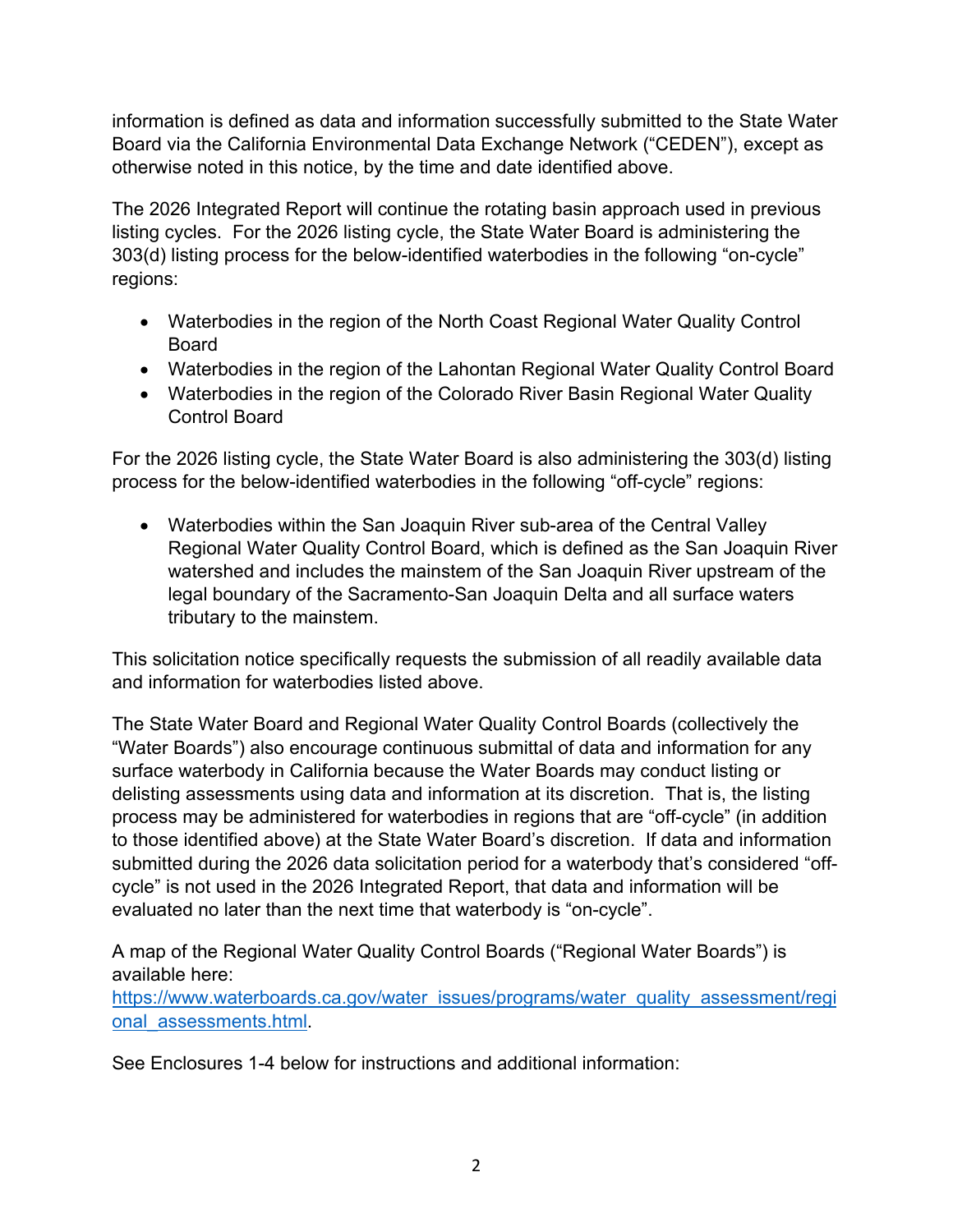- · Enclosure 1: Data and information submittal basics with an overview of the data and information submittal process and a description of CEDEN compatible data and non-CEDEN compatible data and information
- Enclosure 2: Instructions for submitting CEDEN compatible data
- Enclosure 3: Instructions for submitting non-CEDEN compatible data and information
- · Enclosure 4: Instructions for submitting Quality Assurance Documentation

Additional information about the 2026 Integrated Report and previous listing cycles is available on the Surface Water Quality Assessment webpage: [https://www.waterboards.ca.gov/water\\_issues/programs/water\\_quality\\_assessment](https://www.waterboards.ca.gov/water_issues/programs/water_quality_assessment).

Questions regarding data or information submittals, or about other information included in this notice, should be directed to [WQAssessment@waterboards.ca.gov.](mailto:WQAssessment@waterboards.ca.gov)

## **Enclosure 1: Data and Information Submittal Basics**

## **What is the overall data and information submittal process?**

The figure below illustrates the process for submitting data and information for the 2026 Integrated Report. Data that can be accepted by CEDEN must be submitted to CEDEN; see Enclosure 2 for submittal instructions. Data and information that are not CEDEN compatible can be submitted via the Integrated Report Upload Portal; see Enclosure 3 for submittal instructions.

In addition, a Quality Assurance Project Plan ("QAPP") or QAPP equivalent documentation per Section 6.1.4 of the Listing Policy must accompany any data submitted to either CEDEN or the Integrated Report Upload Portal to be utilized for the 303(d) list. Data and information not accompanied by a QAPP or QAPP equivalent documentation cannot be used by itself to support a 303(d) listing or delisting decision. QAPPs or equivalent documents can be submitted via the Integrated Report Upload Portal; see Enclosure 4 for submittal instructions. CEDEN does not store QAPP documents and the QAPP information in CEDEN is insufficient to determine if data are useable for assessments.

Data and information submitters are encouraged to notify the State Water Board when submitting data and information to CEDEN or the Integrated Report Upload Portal. The Water Boards' staff are available, on a limited basis, to conduct a cursory review of the data and information submittal for the minimum data elements and quality requirements outlined in Enclosures 2, 3, and 4. Please send an email to

[WQAssessment@waterboards.ca.gov](mailto:WQAssessment@waterboards.ca.gov) with "Request for Assistance with Data and Information Submittal" in the subject line.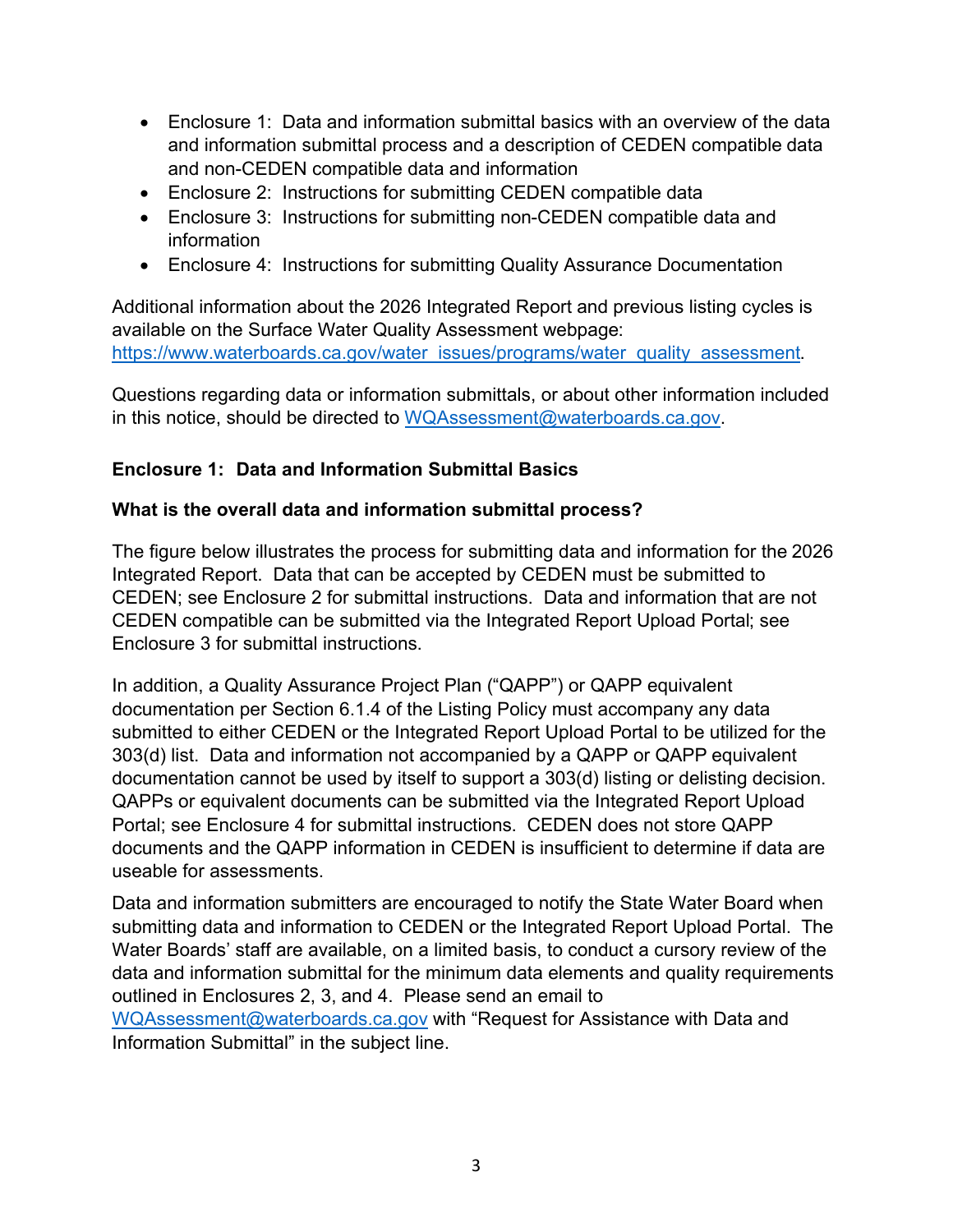

## **How is "readily available data and information" defined?**

The "Water Quality Control Policy for Developing California's Clean Water Act Section 303(d) List" ("Listing Policy") defines "readily available data and information" as "data and information that can be submitted to [CEDEN] as directed in the notice of solicitation. If CEDEN is unable to accept a particular subset of data and information, the State Water Board or the Regional Water Board will accept that data and information if it meets the formatting and quality assurance requirements detailed in section 6.1.4 of the [Listing] Policy and the notice of solicitation for the current listing cycle" (Listing Policy, Section 6.1.1.). Enclosure 3 of this notice of solicitation provides the procedures for submitting non-CEDEN compatible data and information. Enclosure 3 is available here:

[https://www.waterboards.ca.gov/water\\_issues/programs/water\\_quality\\_assessment/dat](https://www.waterboards.ca.gov/water_issues/programs/water_quality_assessment/data_requirements.html) a\_requirements.html.

"Information" is considered to mean any documentation, such as narrative or photographic evidence, describing the water quality condition of a surface water body.

"Data" are considered to mean a subset of information that consist of reports detailing measurements of specific environmental characteristics (i.e., measurements of physical, chemical, or biological characteristics in aquatic environments).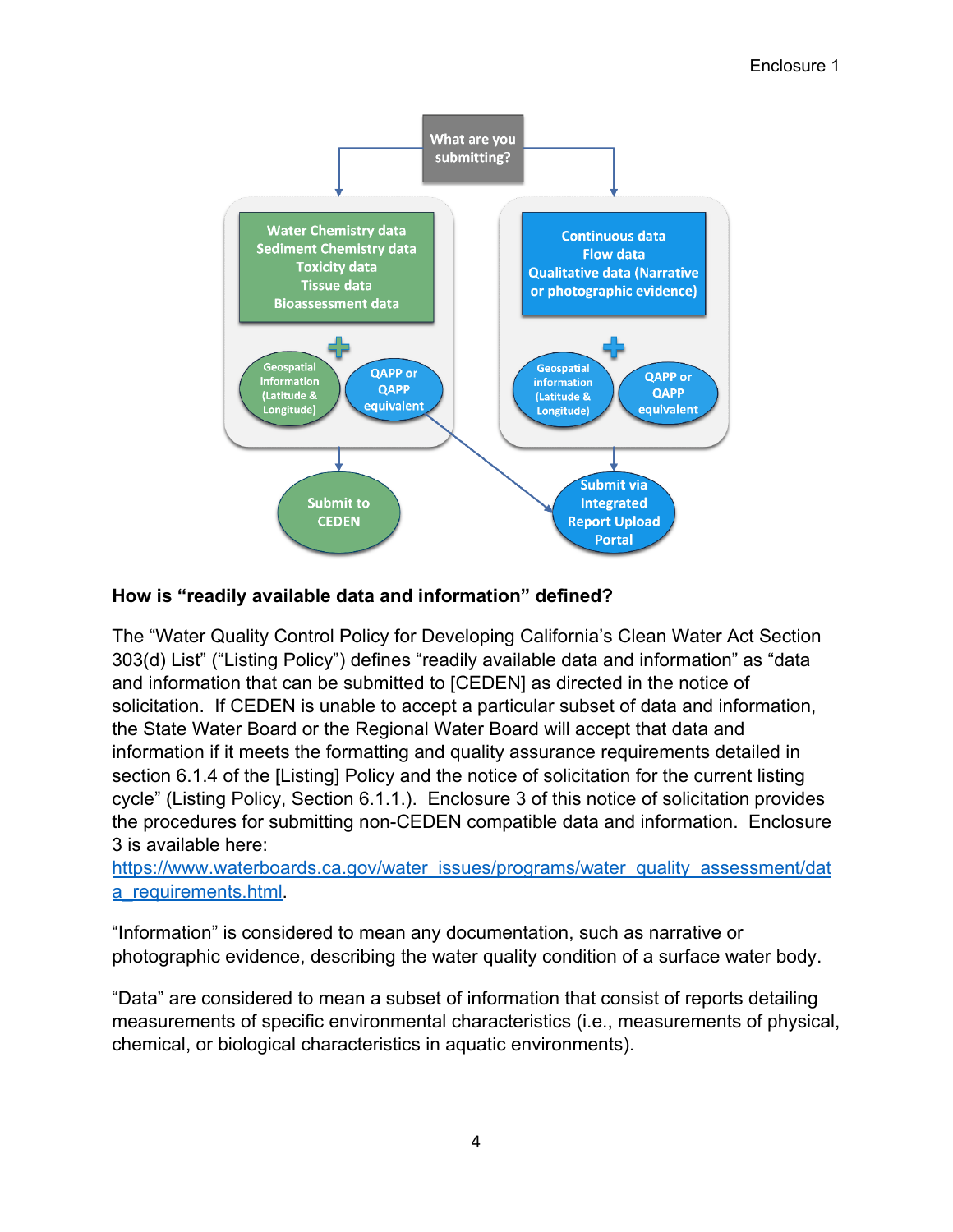## **What are CEDEN compatible data?**

CEDEN compatible data sets include water chemistry, sediment chemistry, toxicity, tissue and bioassessment data, along with associated geospatial information (e.g., latitude, longitude of sampling locations). CEDEN compatible data must be submitted through CEDEN.

CEDEN accepts the following data types:

- Chemistry: laboratory results from water samples or sediment samples
- · Field collection: measurements collected in the field, including data from field probes and habitat surveys
- · Toxicity: laboratory results from water column or sediment toxicity tests
- · Tissue: laboratory results from fish tissue or other tissue samples
- · Bioassessment: habitat measures and observations, and measurements of biology such as benthic macroinvertebrate and algae taxonomy

For instructions on submitting data to CEDEN, see Enclosure 2. Click here to access the CEDEN website: [http://ceden.org/303d\\_list.shtml.](http://ceden.org/303d_list.shtml)

For instructions on submitting a QAPP or QAPP equivalent documentation for CEDEN compatible data, see Enclosure 4.

# **What are Non-CEDEN compatible data and information?**

Data and information that are not CEDEN compatible include continuous monitoring data (e.g., data collected by an in-situ sonde) and narrative or photographic evidence. For instructions on submitting non-CEDEN compatible data, see Enclosure 3.

For instructions on submitting a QAPP or QAPP equivalent documentation for non-CEDEN data, see Enclosure 4.

# **When should data and information be submitted?**

Data and information can be uploaded to CEDEN or the Integrated Report Upload Portal at any time. The State Water Board recommends data and information be submitted early to reduce and to avoid backlogs in data and information uploading. However, data and information must be submitted by **noon on October 21, 2022**, to be evaluated for the 2026 Integrated Report. Data and information submitted after noon on October 21, 2022, will be evaluated in future Integrated Reports.

# **Who can submit data and information?**

Any person or entity (including but not limited to private citizens; local, state, and federal governmental agencies; non-profit organizations; and businesses) possessing information regarding the quality of California's waters may submit data and information.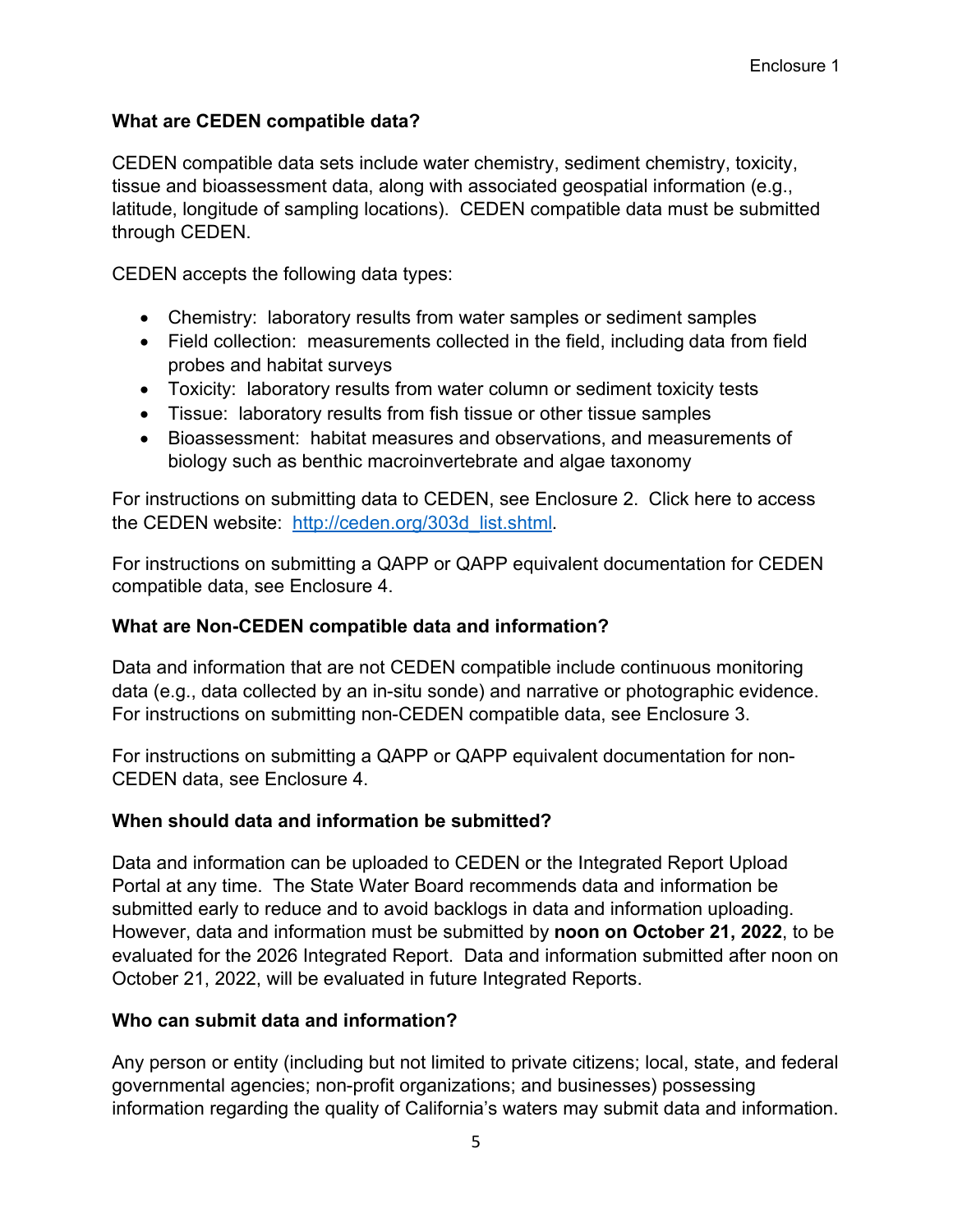## **Which waterbodies are the focus of the 2026 listing cycle?**

The listing cycle for the 2026 Integrated Report focuses on surface waterbodies such as rivers, streams, lakes, reservoirs, estuaries, lagoons, bays, and ocean waters in the following areas of California:

- The regions of the North Coast, Lahontan, and Colorado River Basin Regional Water Boards.
- The San Joaquin River sub-area of the Central Valley Regional Water Board, which is defined as the San Joaquin River watershed and includes the mainstem of the San Joaquin River upstream of the legal boundary of the Sacramento-San Joaquin Delta and all surface waters tributary to the mainstem.

If data and information submitted during the 2026 data solicitation period for a waterbody that's considered "off-cycle" and not used in the 2026 Integrated Report, that data and information will be evaluated no later than the next time that waterbody is "oncycle". However, the Water Boards encourage continuous submittal of data and information for any surface waterbody in California because the Water Boards may conduct listing or delisting assessments using data and information at its discretion.

## **What kind of data and information should be submitted?**

Any data and information that contribute to a more complete understanding of the quality of the state's surface waters should be submitted. This includes data and information that will help the Water Boards' staff determine if water quality standards are being attained or not attained. Any data and information not submitted for a previous Integrated Report cycle should be submitted. This includes data and information collected since the end of the 2024 cycle solicitation period (October 16, 2020) as well as data and information collected prior to that date but not submitted.

The 2026 Integrated Report is expected to use both quantitative and qualitative information. The bulk of the data used in the 2026 Integrated Report is expected to be quantitative, or numeric. These data provide the basis to develop primary lines of evidence ("LOEs"). Qualitative information consists of non-numeric evidence such as photographs or narrative data. Qualitative information is used to develop ancillary LOEs, in some cases. For greater detail on how different data types are used, see Section 3 of the Listing Policy.

Data and information submitted may pertain to individual waterbody segments, entire waterbodies, or whole watersheds in California.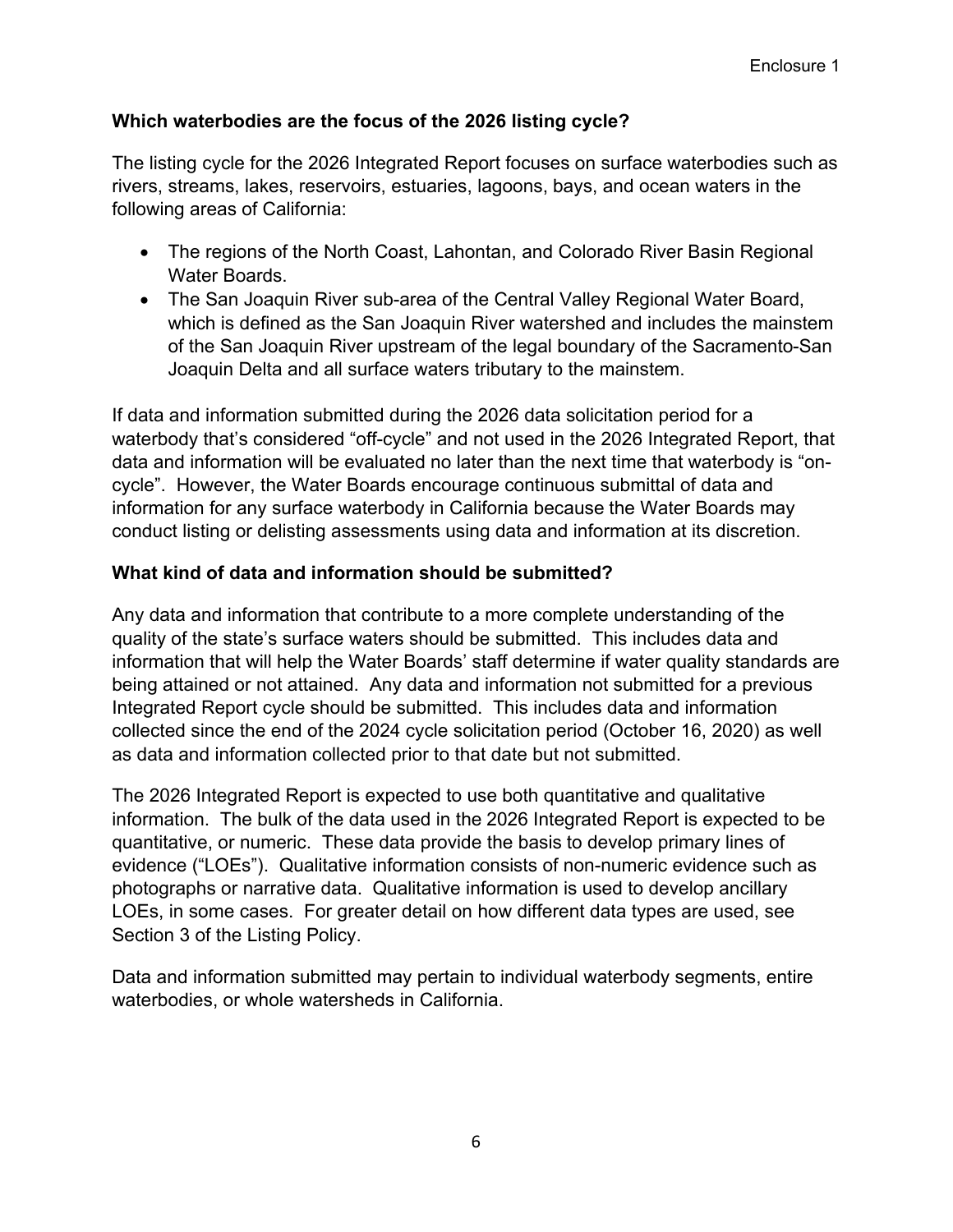## **What kind of data and information should not be submitted?**

Please do not submit:

- · Data and information previously submitted as part of a past Integrated Report listing cycle
- · Data already submitted into CEDEN
- · Data and information pertaining to groundwater
- · Data and information from collection locations deemed not representative of ambient conditions in the waterbody segment (e.g., storm drain outfalls, effluent discharge)
- · Data submitted directly to the U.S. EPA via the Water Quality Exchange ("WQX")

## **What if I have already submitted data to federal systems like the Water Quality Exchange data system?**

The Water Boards recognize that federal agencies, tribes, and other entities submit data directly to the U.S. EPA via the WQX and it is not feasible to require that those datasets also be uploaded into CEDEN. Consequently, the Water Boards' staff will pull data directly from the [Water Quality Portal](https://www.waterqualitydata.us/) [\(https://www.waterqualitydata.us](https://www.waterqualitydata.us/)) which connects to the WQX and attempt to translate that data into a CEDEN compatible format for use in the Integrated Report process. Datasets will only be used for the 2026 Integrated Report if they conform to the minimum data elements and quality requirements outlined in Enclosures 2 and 4 and are timely submitted as described above.

## **How will the data and information be evaluated for use?**

After the end of the solicitation period (October 21, 2022) all data and information submitted will be assembled and evaluated for the minimum data elements, including quality requirements.

QAPPs submitted for the data will be reviewed by the Water Boards' staff. Per section 6.1.4 of the Listing Policy: If the data collection and analysis is not supported by a QAPP (or equivalent) or if it is not possible to tell if the data collection and analysis were supported by a QAPP (or equivalent), then the data and information should not be used by itself to support listing or delisting of a water segment. All data of whatever quality can be used as part of a weight of evidence determination (sections 3.11 or 4.11).

Data will be screened for quality using an automated data quality estimator tool and reviewed by the Water Boards' staff. Data identified by the screening tool as inaccurate or of low quality may not be used as primary lines of evidence for assessment. Instances where data may not be used as primary lines of evidence include, but are not limited to: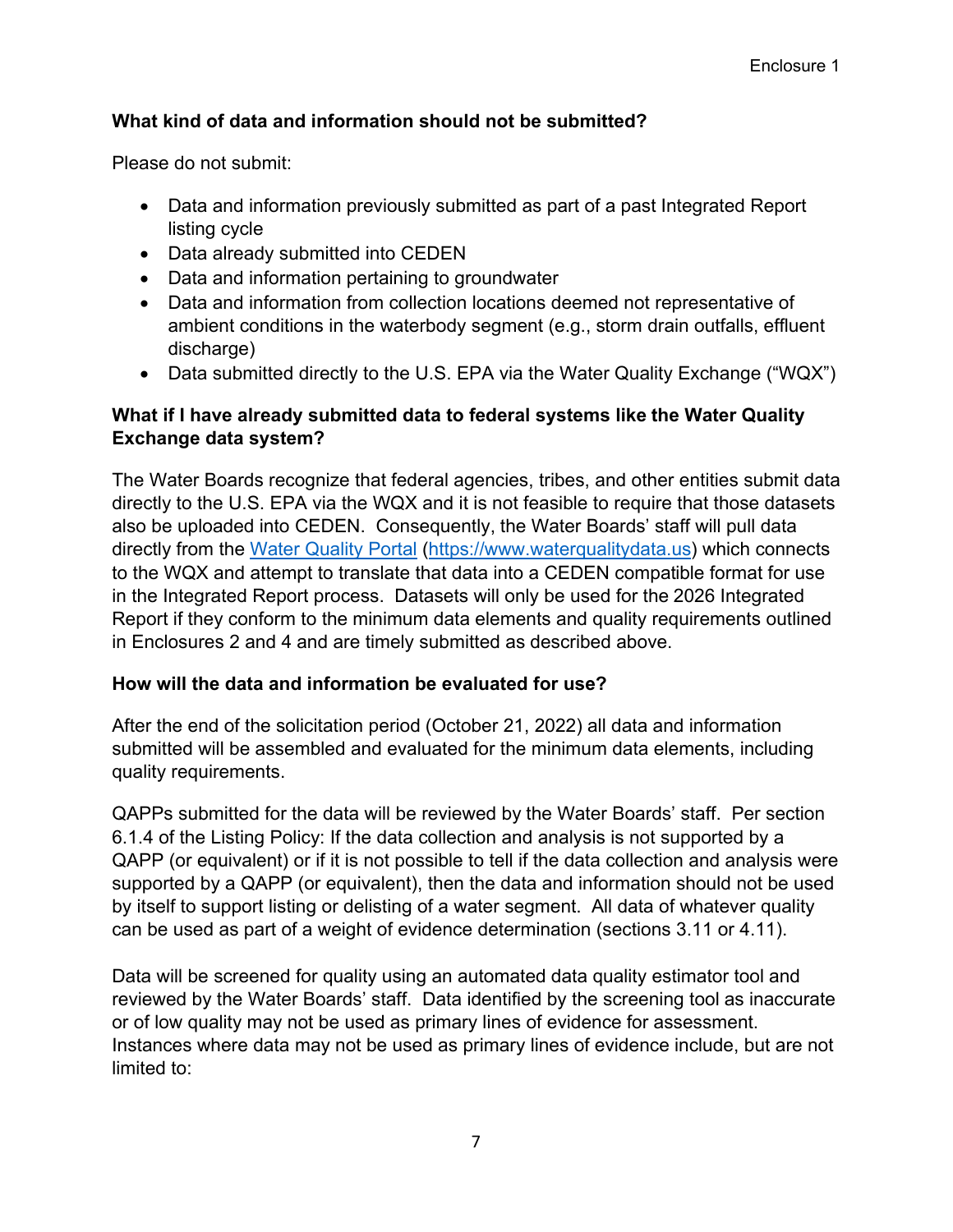- · QAPP or QAPP equivalent documentation not provided or that does not meet the requirements outlined in Enclosure 4
- · Data with inaccurate or missing spatial information (e.g., latitude and longitude)
- · Data that are not temporally or spatially representative of the waterbody
- · Data that are not appropriate for assessment of ambient surface water quality (e.g., effluent, groundwater, air samples)
- Rejected data or data of poor quality (e.g., holding time violations, failed quality control checks)
- · Data that are quality control measurements and not appropriate for assessment (e.g., laboratory duplicates, blanks from control samples, matrix spikes, surrogate measurements)
- · Data where the sample value is less than the quantitation limit and the quantitation limit is greater than the water quality standard, objective, criterion, or evaluation guideline

The data of sufficient quality will be compared to water quality standards. Water quality standards include beneficial uses of water and water quality objectives or criteria as listed in the Regional Water Boards' water quality control plans (known as "basin plans"), statewide water quality control plans (e.g., the California Ocean Plan), the California Toxics Rule at 65 Federal Reg. 31681, and pertinent state and federal laws and regulations. Basin plan amendments that incorporate revised water quality objectives after the data solicitation cutoff date may not be used in the 2026 listing cycle but will be incorporated in future listing cycles.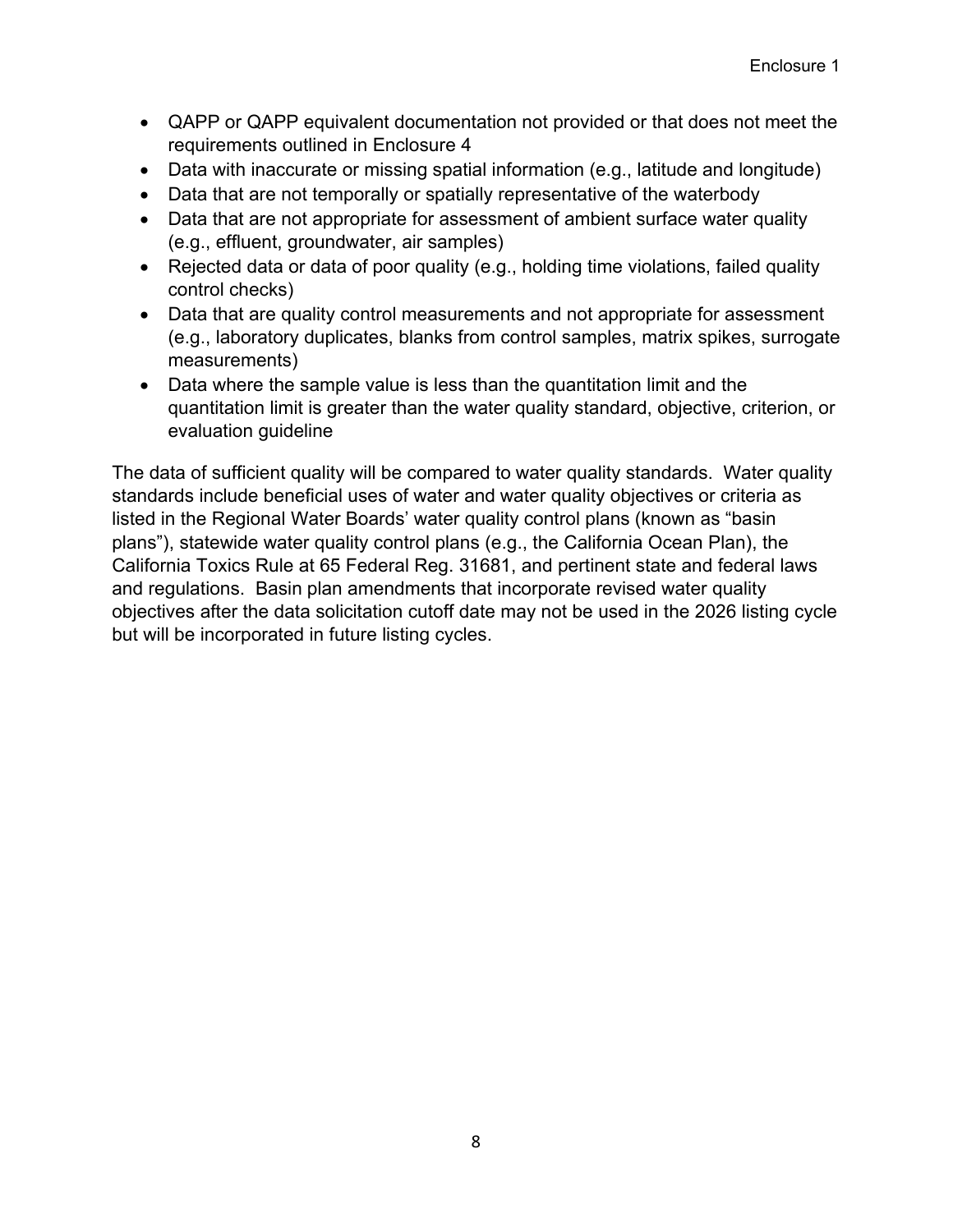## **Enclosure 2: Instructions for Submitting CEDEN Compatible Data**

The California Environmental Data Exchange Network ("CEDEN") is a central location to locate and share information about California's waterbodies, including streams, lakes, rivers, beaches, and coastal ocean waters. Many groups in California monitor water quality, aquatic habitat, and wildlife health to ensure good stewardship of ecological resources. CEDEN aggregates these data and makes them accessible to environmental managers and the public.

The CEDEN website provides information about preparing and submitting data to CEDEN, including data templates that prescribe the CEDEN formats; detailed documentation that defines data elements; and lists that contain the current controlled vocabulary values that can be used in data submittals. Vocabulary that isn't currently listed can be requested through a vocabulary process, which is also outlined on the website.

Note, a Parent Project must be registered in CEDEN prior to submittal. Information on registering a project is outlined on the website.

Click here to access the CEDEN website: [http://ceden.org/303d\\_list.shtml](http://ceden.org/303d_list.shtml).

CEDEN accepts the following data types:

- Chemistry: laboratory results from water samples or sediment samples
- · Field collection: measurements collected in the field, including data from field probes and habitat surveys
- · Toxicity: laboratory results from water column or sediment toxicity tests
- · Tissue: laboratory results from fish tissue or other tissue samples
- · Bioassessment: habitat measures and observations, and measurements of biology such as benthic macroinvertebrate and algae taxonomy

Prior to submitting data to CEDEN, please review the guidance documents, data templates, and submission requirements.

Note that, in addition to the CEDEN submission requirements, the following minimum data elements are required for 2026 Integrated Report assessments:

- · Latitude and longitude of site locations. The **Target Latitude** and **Target Longitude** fields in CEDEN are used by the Water Boards' staff to map waterbodies and *if these coordinates are inaccurate the data may not be assessed*.
- Minimum detection limit ("MDL") and reporting limit ("RL"). These are especially important if data results include "non-detect" ("ND"), "detected not quantified" ("DNQ"), or "too numerous to count" ("TNC") notations.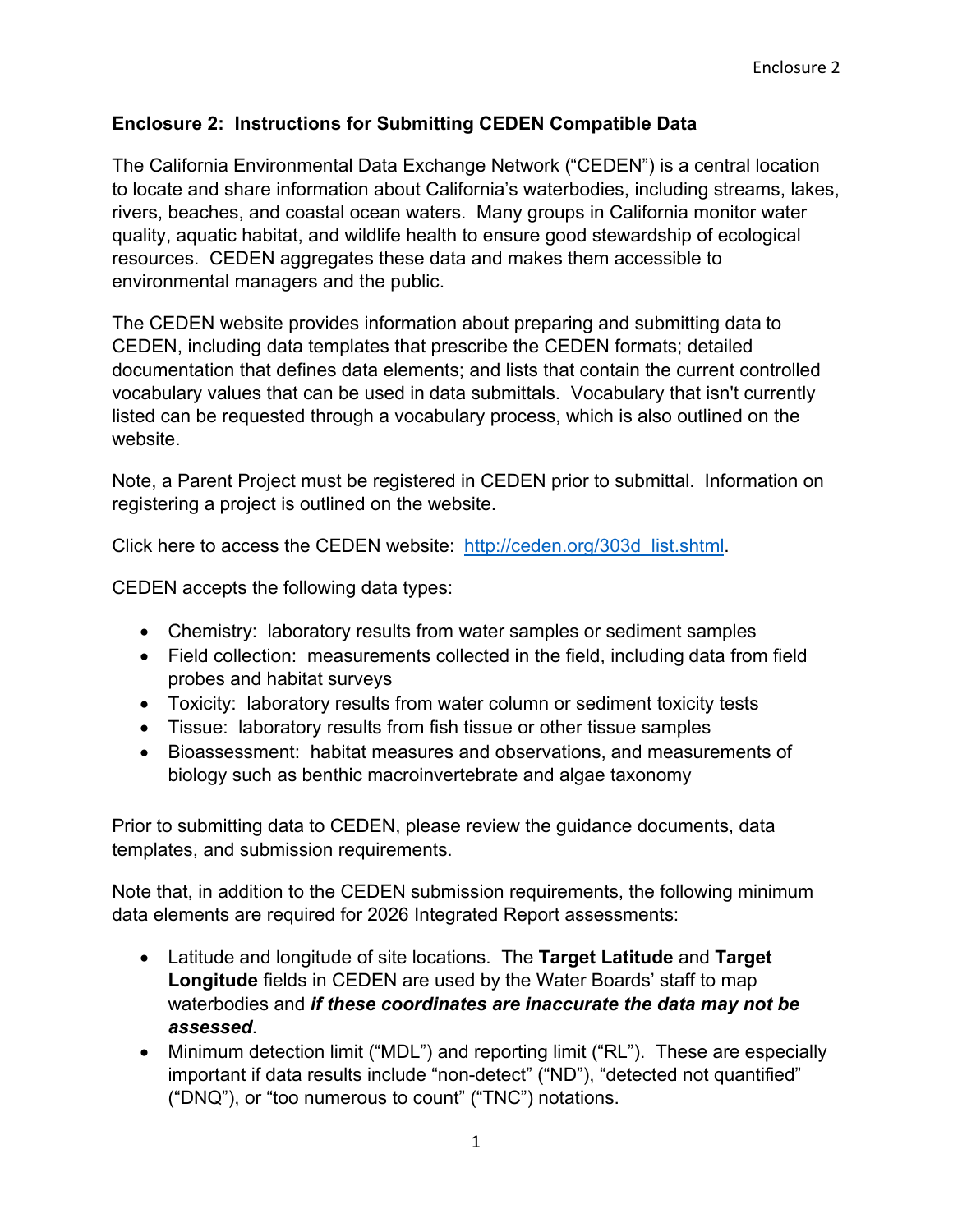- · Quality assurance ("QA") codes, when applicable
- · Batch verification codes, when applicable

#### **Assistance with uploading Data to CEDEN**

Any party collecting water quality data in California can work request assistance to submit data to CEDEN. Please send an email to [ceden@waterboards.ca.gov.](mailto:ceden@waterboards.ca.gov)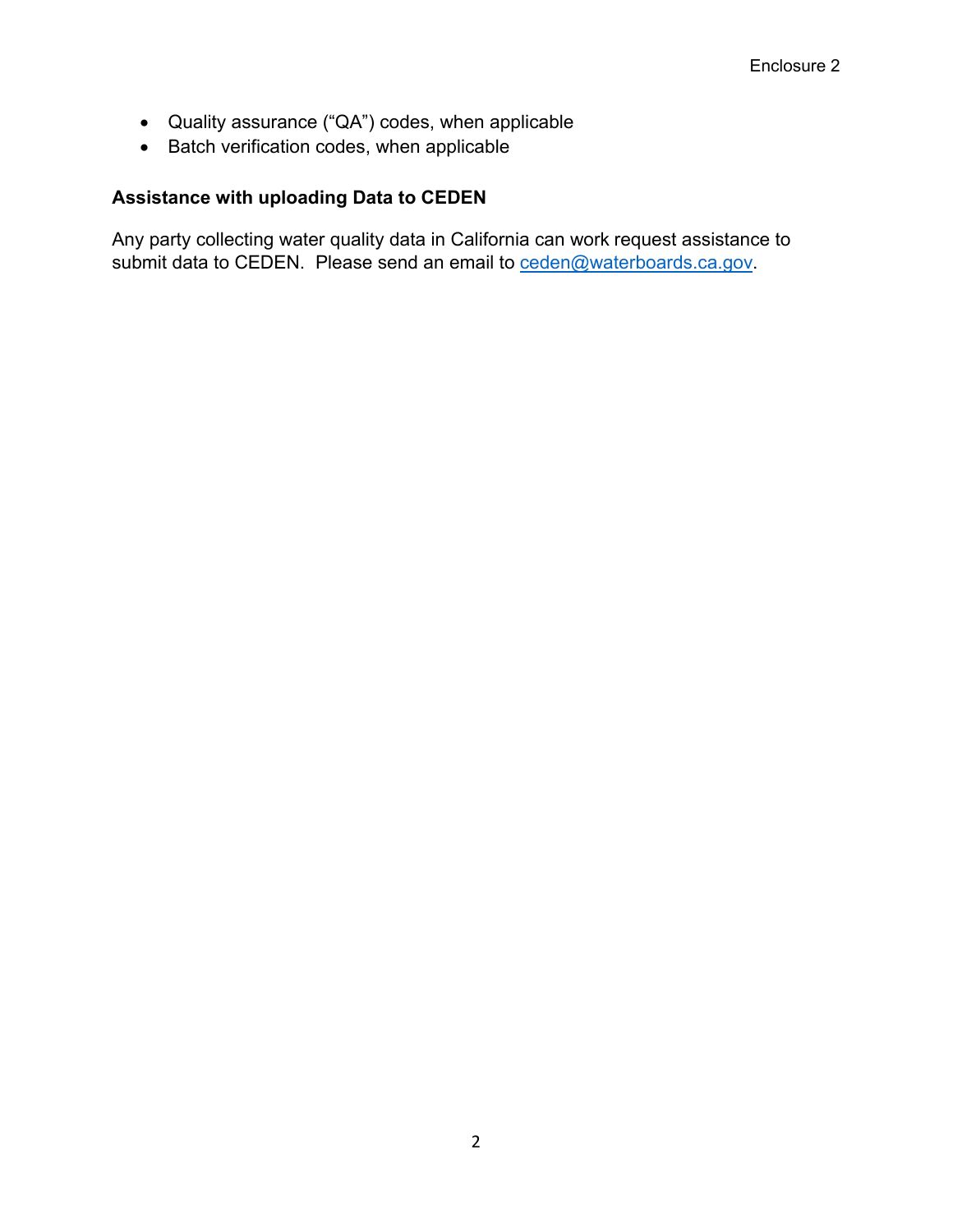## **Enclosure 3: Instructions for Submitting Non-CEDEN Compatible Data and Information**

Data and information that cannot be uploaded into CEDEN must be submitted directly via the Integrated Report Upload Portal, which is available here: [https://www.waterboards.ca.gov/water\\_issues/programs/water\\_quality\\_assessment/ir\\_u](https://www.waterboards.ca.gov/water_issues/programs/water_quality_assessment/ir_upload_portal.html) pload\_portal.html.

Prior to submitting data and information through the Integrated Report Upload Portal, please ensure the submittal includes the minimum data elements and information required for Integrated Report assessments as described below.

Numeric data and qualitative information must be in electronic format that can be manipulated by the Water Boards' staff for assembly and evaluation (e.g., spreadsheet, comma separated text file) and include the following minimum elements. Numeric data will not be assessed if submitted in portable document format ("PDF") or as a web link reference. Qualitative information (such as a photograph or narrative information) can be submitted as a PDF or image file (.jpeg, .tiff, etc.).

Submit the following minimum data elements with each data set:

- · Project Name
- Contact information of person/organization submitting the data
- · Applicable Regional Water Board
- · Applicable pollutant categories
- · Time-period over which the data were collected
- · Summary of submittal or list of submittal contents and any instructions required for assessment, which may include:
	- a) Definitions for codes or abbreviations used
	- b) Whether additional summaries or instructions are attached to the cover sheet or where they are included in the submittal
- · Sampling location information:
	- a) Station Name(s)
	- b) Station Code(s) (if available)
	- c) Latitude and longitude

## Numeric data must also include the following minimum data elements:

- · Date and time of measurements
- · Number of samples
- · Analytes
- · Units of measurement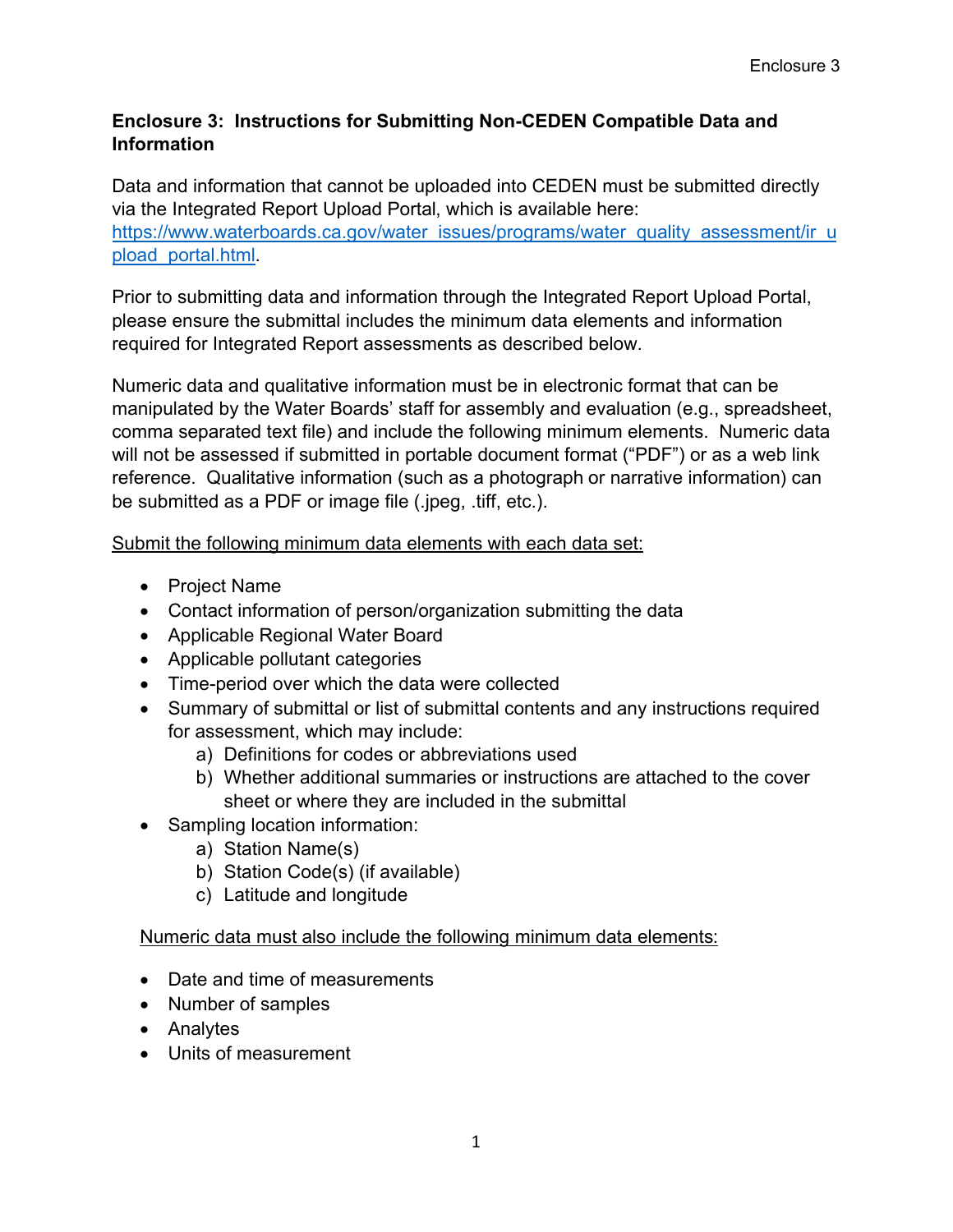- Minimum detection limit ("MDL") and reporting limit ("RL"). These are especially important if data results include "non-detect" ("ND"), "detected not quantified" ("DNQ"), or "too numerous to count" ("TNC") notations.
- · Quality assurance ("QA") codes, when applicable
- · Batch verification codes, when applicable
- Supporting or associated analytical data (e.g., hardness data with dissolved metals samples; temperature, salinity, and pH data with ammonia measurements)
- Other relevant factors

## Qualitative information must also include the following minimum elements:

- · Describe events or conditions that indicate impacts on water quality
- · Provide linkage between the measurement endpoint (e.g., a study that may have been performed for some other purpose) and the water quality standard of interest
- · Be scientifically defensible
- Provide analyst's credentials and training
- · Be verifiable by the Water Boards' staff

## Photographic documentation must include the following minimum elements:

- Date and time photograph(s) were taken
- Spatial representation of the photographs (e.g., reach, location)
- Temporal representation (e.g., time of year)
- · Linkage between photograph-represented condition and condition that indicates impacts on water quality
- · Rationale for area photographed and camera settings used
- · Any additional pertinent information about the photograph(s) to support assessment

It is crucial all Integrated Report Upload Portal fields are filled out prior to submittal. Incomplete submittals will be deleted. Double check for accuracy and save submittal receipt and Survey Taken ID for submittal records.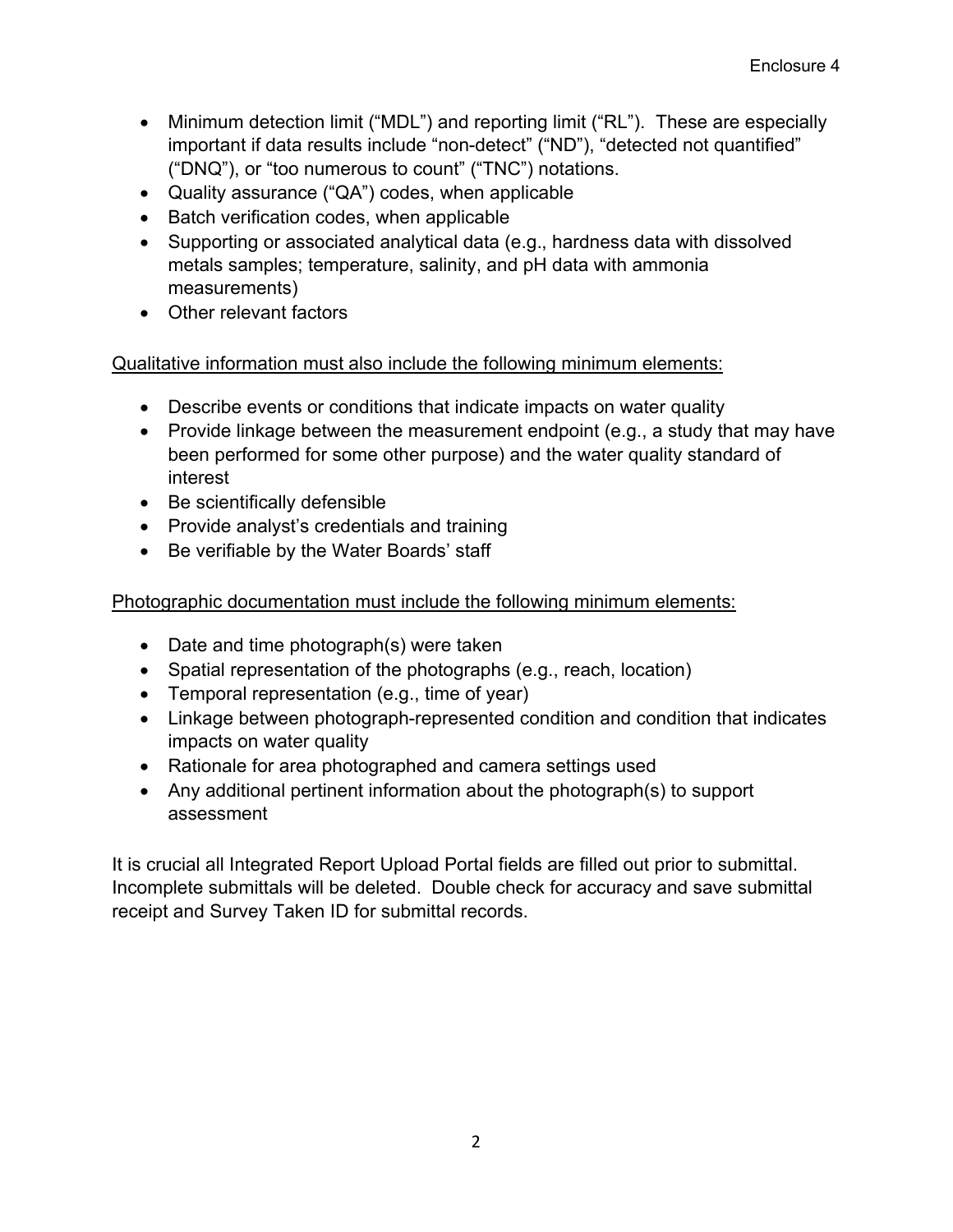## **Enclosure 4: Instructions for Submitting Quality Assurance Documentation**

All data submitted for the 2026 Integrated Report (CEDEN and non-CEDEN compatible data) should be accompanied by a QAPP or QAPP equivalent documentation, and sitespecific/project-specific analysis plan (if applicable). If the data are not supported by a QAPP or QAPP equivalent documentation, the data cannot be used as a primary line of evidence to support a listing or delisting of a water segment. Data and information not accompanied by a QAPP or QAPP equivalent may be used as an ancillary line of evidence to support a weight of evidence decision (see sections 3.11 or 4.11 of the Listing Policy).

All QAPP, QAPP equivalent, and site-specific/project-specific analysis plan (if applicable) documentation should be submitted through the Integrated Report Upload Portal, which is available here:

[https://www.waterboards.ca.gov/water\\_issues/programs/water\\_quality\\_assessment/ir\\_u](https://www.waterboards.ca.gov/water_issues/programs/water_quality_assessment/ir_upload_portal.html) pload\_portal.html

All QAPP or QAPP equivalent submittals should include the elements in the Integrated Report Upload Portal (described below) prior to submittal. Incomplete submittals will be deleted. Double check for accuracy. Save submittal receipt and Survey Taken ID for submittal records.

Submit the following minimum data elements with each QA submission:

- · Contact information of person/organization submitting the QA Documentation
- Name of QAPP, QAPP Equivalent, or site-specific/project-specific analysis plan
- · Author of the QA Documentation and signature of the person responsible for the quality of the data
- · Project Name
	- $\circ$  For CEDEN compatible data, include the CEDEN Parent Project Name and the dates for which the QAPP or QAPP equivalent applies, and Project Code(s) if applicable.
	- o For non-CEDEN data, use the Project Name used when data and information were submitted.
- · Data Collection Period: Data Collection Start to Finish
- · Attachments: Quality Assurance Documentation
- · Description of attached files: Descriptive information about the attached files, as applicable.